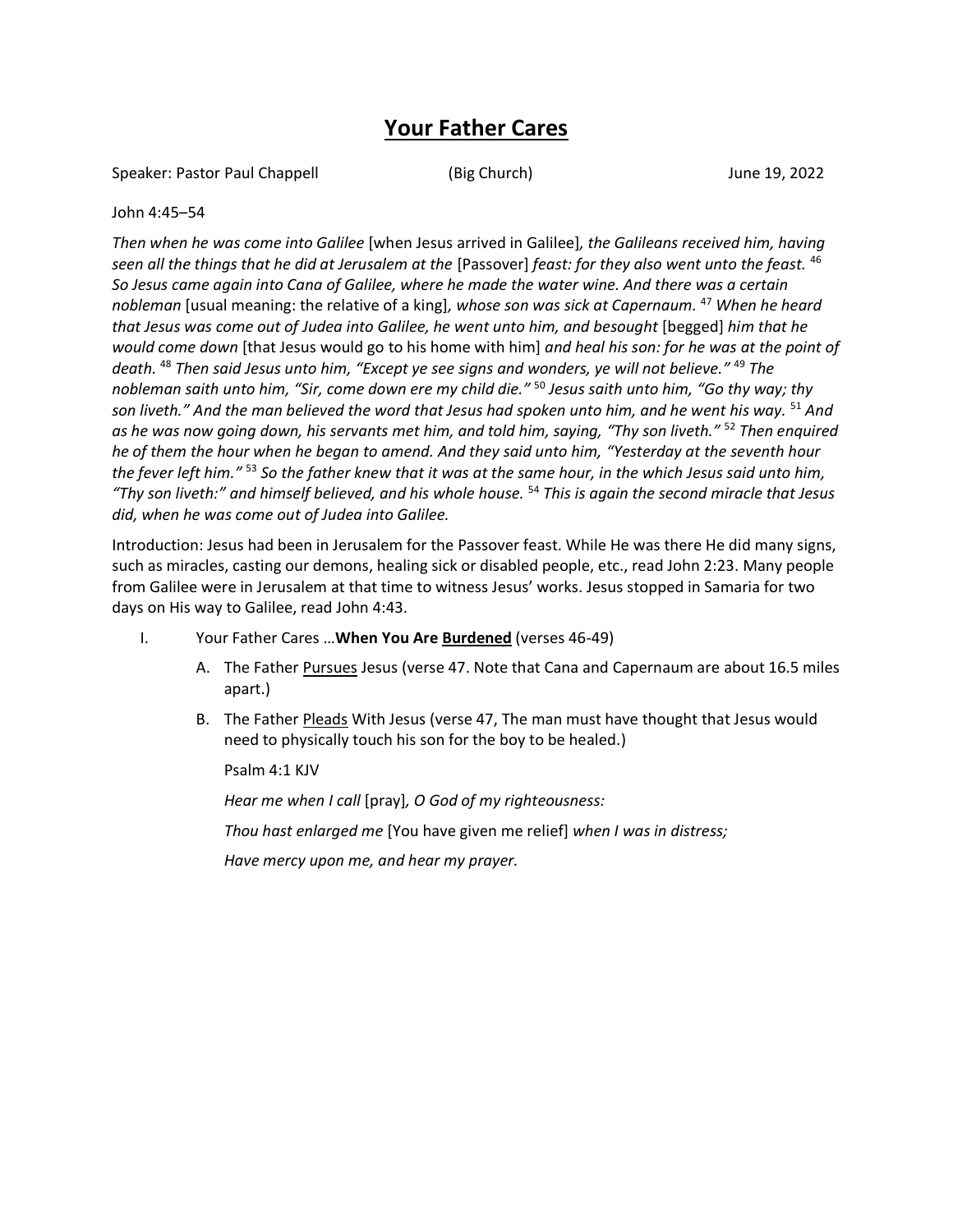Psalm 61:1-3 KJV

*Hear my cry, O God;*

*Attend unto my prayer.*

2 *From the end of the earth will I cry unto thee,*

*When my heart is overwhelmed: Lead me to the rock that is higher than I.*

3 *For thou hast been a shelter for me,* 

*and a strong tower from the enemy.*

### II. Your Father Cares …**When You Are Weak** (verse 50)

- A. Jesus Tests the Nobleman : Jesus did not go with the man as he had requested, but Jesus did heal his son. The man could not have known his son was immediately healed from so far away, but his faith in Jesus' power to heal gave him confidence to trust Jesus without Him actually being in the presence of his son.
- B. The Nobleman Trusts Jesus' Word

1 Peter 3:12 KJV

*For the eyes of the Lord are over the righteous, And his ears are open unto their prayers: But the face of the Lord is against them that do evil.*

## III. Your Father Cares …**When You Believe** (verse 53)

A. A Transformed **Father** (verse 47)

Matthew 12:37-40 KJV (verse 38 is similar to John 4:48)

[Context: Jesus speaking to the Pharisees after healing a demon-possessed man]

*"For by thy words thou shalt be justified, and by thy words thou shalt be condemned."* 38 *Then certain of the scribes and of the Pharisees answered, saying, "Master, we would see a sign from thee* [we would like to see you do a miracle]*."* <sup>39</sup> *But he answered and said unto them, "An evil and adulterous generation seeketh after a sign; and there shall no sign be given to it, but the sign of the prophet Jonas* [Jonah]*:* <sup>40</sup> *for as Jonas was three days and three nights in the whale's belly; so shall the Son of man be three days and three nights in the heart of the earth."*

B. A Transformed Family (verse 47) The power that Jesus displayed, not hindered by either the sickness nor by distance from the patient, was enough for this whole family to know that Jesus was greater than any other healer.

### Conclusion

5 Lessons from the Nobleman

1. Sickness or deep affliction is often the means of great good

Romans 8:28

*And we* [Christians] *know that all things work together for good to them that love God, to them who are the called according to his purpose.*